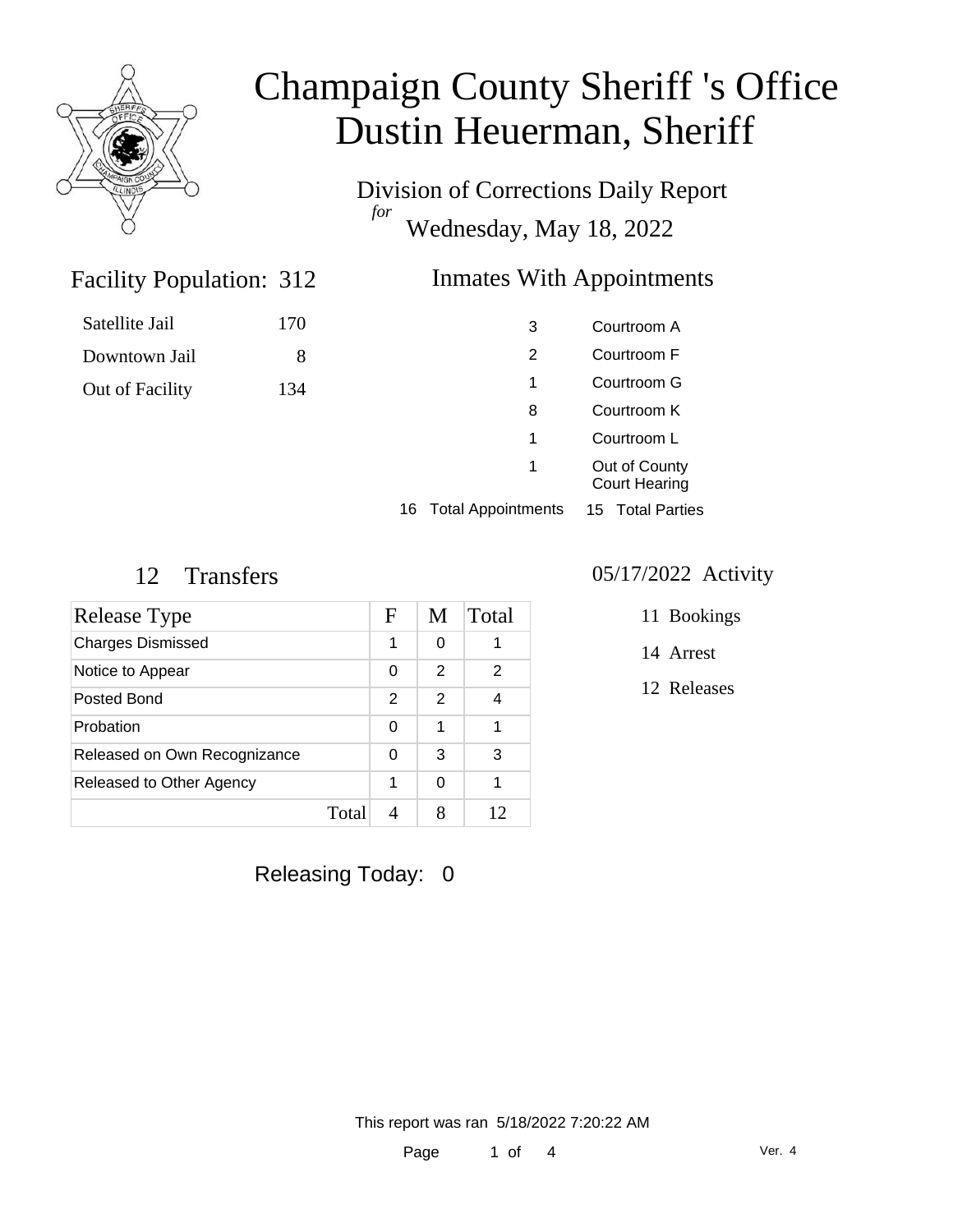

Division of Corrections Daily Report *for* Wednesday, May 18, 2022

### Custody Status Count

- Electronic Home Dentention 18
	- Felony Arraignment 6
		- Felony Other 1
	- Felony Pre-Sentence 6
		- Felony Pre-Trial 241
	- Felony Pre-Trial DUI 5
	- Felony Sentenced CCSO 7
	- Felony Sentenced IDOC 8
		- Hold Other 3
	- Misdemeanor Arraignment 2
		- Misdemeanor Pre-Trial 7
			- Petition to Revoke 2
			- Remanded to DHS 5
		- Traffic Sentenced CCSO 1
			- Total 312

This report was ran 5/18/2022 7:20:22 AM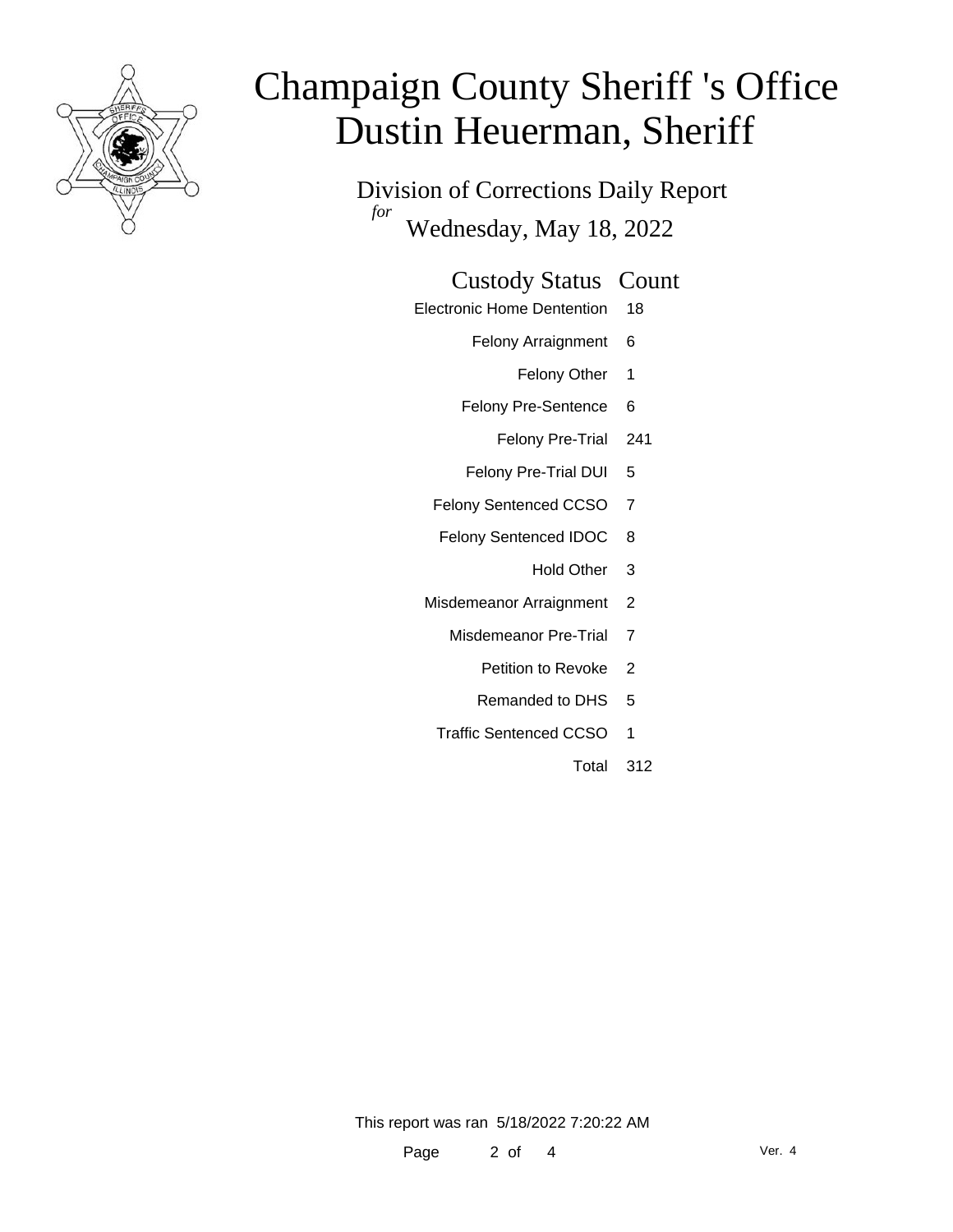

Division of Corrections Daily Report *for* Wednesday, May 18, 2022

## Inmates With Appointments

| Jailing Party Name              | Location                       | Number of Records / Node |
|---------------------------------|--------------------------------|--------------------------|
| BROADWAY, ELLIS, Junior         | Courtroom K                    | 1 / Satellite Jail       |
| BROWDER, JANKI DARRIEN          | Courtroom K                    | 1 / Satellite Jail       |
| CARROLL, DEONA KATELYNN MARIE   | Courtroom K                    | 1 / Satellite Jail       |
| CASTELO, SHANE ROBERT           | Courtroom K                    | 1 / Satellite Jail       |
| <b>CLARK, DAMON GILLMORE</b>    | Courtroom A                    | 1 / Satellite Jail       |
| DAVIS, MARTIN DENNIS            | Courtroom L                    | 1 / Out of Facility      |
| <b>GIPSON, JERRION CONTREAL</b> | Courtroom K                    | 1 / Satellite Jail       |
| <b>JENKINS, KORON SAMUEL</b>    | Courtroom A                    | 1 / Satellite Jail       |
| LARUE, TERENCE TRAMEL           | Courtroom A                    | 1 / Out of Facility      |
| NASH, DAVID LEE, Third          | Courtroom K                    | 1 / Satellite Jail       |
| PETTIGREW, MARIO TRAVINIO       | Courtroom F                    | 1 / Satellite Jail       |
|                                 | Courtroom G                    | 1 / Satellite Jail       |
| POWELL, CRYSTAL DIANE           | Courtroom K                    | 1 / Satellite Jail       |
| RENNELS, PAUL LEE               | Courtroom K                    | 1 / Satellite Jail       |
| SIMMONS, MICHAEL JAMAL          | Courtroom F                    | 1 / Out of Facility      |
| SINGLETON, CORRIE DERRELL       | Out of County Court<br>Hearing | 1 / Satellite Jail       |

### **Transfers**

| <b>BOOKER, JALEN M</b>                  | Posted Bond                  | Satellite Jail |
|-----------------------------------------|------------------------------|----------------|
| CHAPPLE, RAYMOND DEONTE                 | Notice to Appear             | Satellite Jail |
| COBB, MARQUISA SHANEE                   | Posted Bond                  | Satellite Jail |
| CUNNINGHAM, LAVANDA RENEE               | <b>Charges Dismissed</b>     | Satellite Jail |
| DROUGHNS, DENISHA YVELLATTE Posted Bond |                              | Satellite Jail |
| HOLLIDAY, KEVON SAMUEL                  | Released on Own Recognizance | Satellite Jail |
| MILLER, ANTHONY                         | Probation                    | Satellite Jail |
| OVERMAN, ZACHARY WILLIAM                | Released on Own Recognizance | Satellite Jail |

This report was ran 5/18/2022 7:20:22 AM